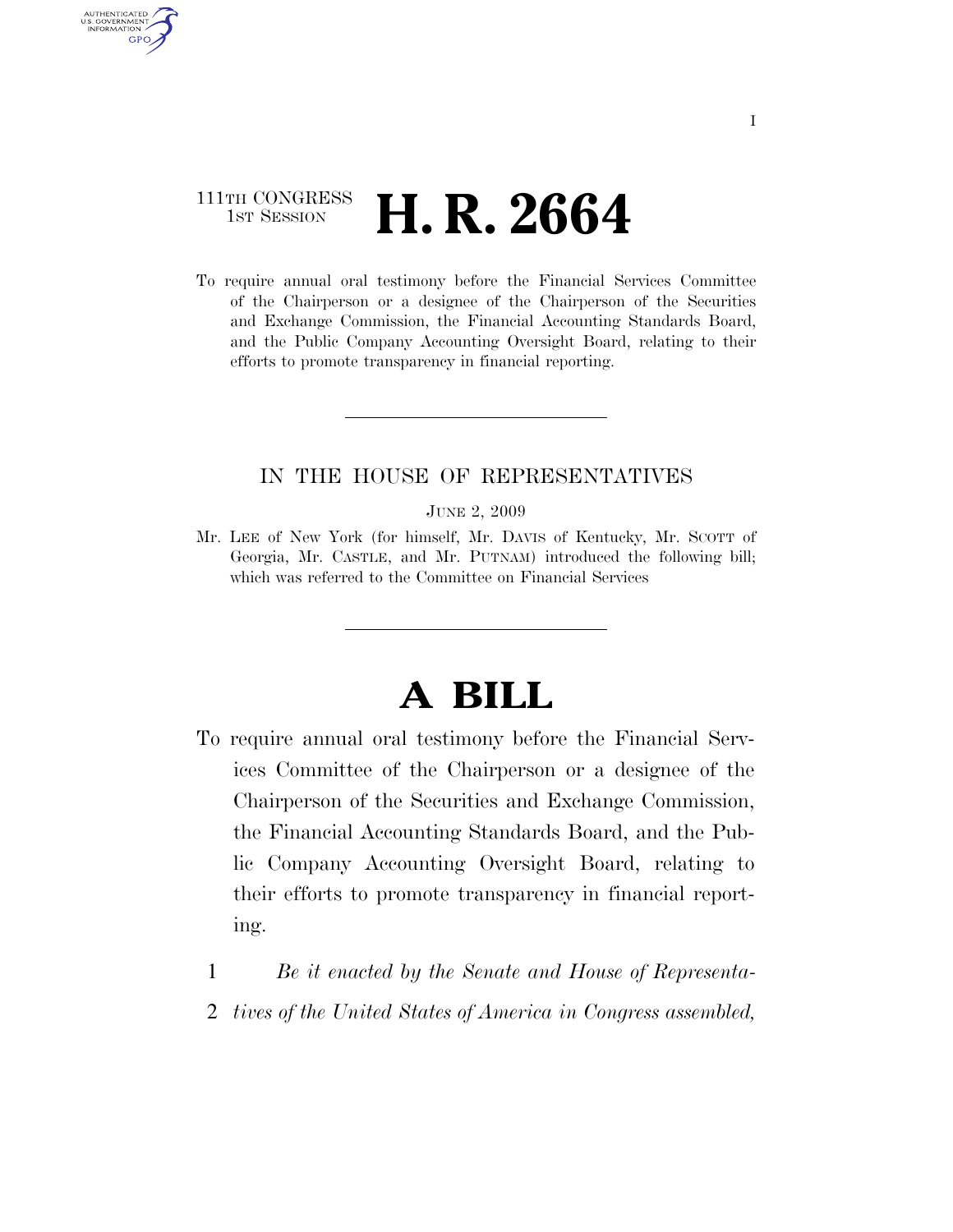#### **SECTION 1. SHORT TITLE.**

 This Act may be cited as the ''Promoting Trans-parency in Financial Reporting Act of 2009''.

#### **SEC. 2. FINDINGS.**

Congress finds the following:

 (1) Transparent and clear financial reporting is integral to the continued growth and strength of our capital markets and the confidence of investors.

 (2) The increasing detail and volume of ac- counting, auditing, and reporting guidance pose a major challenge.

 (3) The complexity of accounting and auditing standards in the United States has added to the costs and effort involved in financial reporting.

## **SEC. 3. ANNUAL TESTIMONY ON REDUCING COMPLEXITY IN FINANCIAL REPORTING.**

 The Securities and Exchange Commission, the Fi- nancial Accounting Standards Board, and the Public Company Accounting Oversight Board shall annually pro- vide oral testimony by their respective Chairpersons or a designee of the Chairperson, beginning in 2009, and for 5 years thereafter, to the Committee on Financial Services of the House of Representatives on their efforts to reduce the complexity in financial reporting to provide more accu- rate and clear financial information to investors, includ-ing—